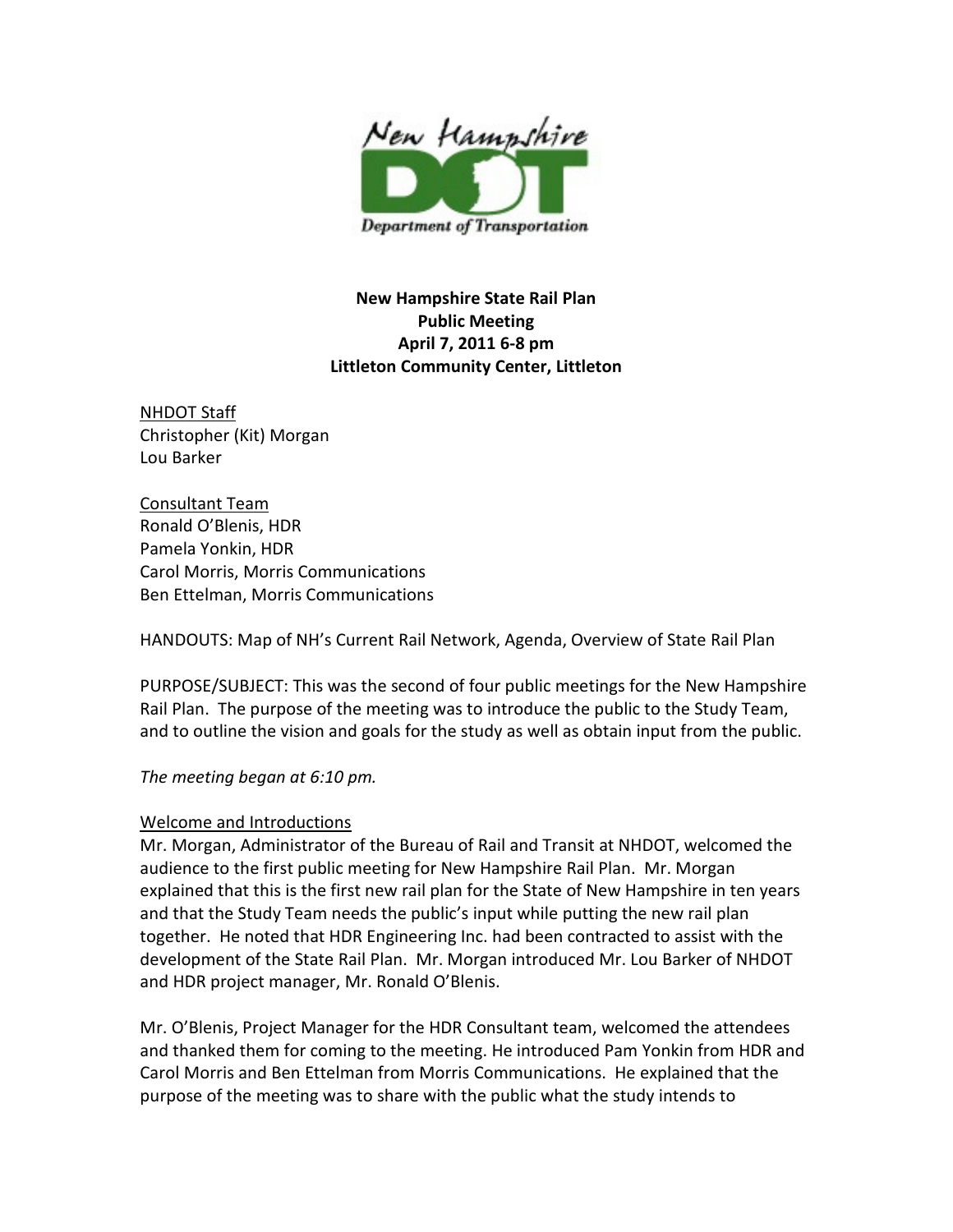accomplish, the study vision and goals, the data that the Study Team had compiled to date. He explained that in addition to sharing this information the Study Team was looking for public input and feedback.

Mr. O'Blenis explained that in addition to public meetings, the study is garnering public input through individual interviews with passenger and freight stakeholders. In addition, meetings are being held with the study's Technical Advisory Committee comprised of regional planning entities, regional economic development entities, and rail users from throughout the State of New Hampshire. He presented the items of the following Meeting Agenda.

# Meeting Agenda

- Purpose of Public Meetings an Q&A
- Review of draft Vision, Goals and Objectives
- Findings-to-date
	- o Summary of data
	- o Synopsis of initial interviews

# Overview of NH State Rail Plan

- Objective of NH State Rail Plan Study
	- o Update 2001 NH Rail Plan
	- o Incorporate new PRIIA expectations
	- o Enable NH to apply for federal funding
- Public Meeting #1
	- o Present overview of NH Rail Plan and schedule
	- o Solicit comments on general understanding and interest in rail transportation in NH
	- o Public Meeting #2 will present our preliminary findings

# Vision Statement for NH State Rail Plan

Mr. O'Blenis presented the NH State Rail Plan Vision Statement and asked the public to provide feedback on the statement:

"Provides an efficiently utilized and well-maintained railroad system, expanded as appropriate to accommodate increases in freight and passenger demand for rail services.

It is a system that is fully integrated with the national, regional and statewide transportation system, connecting the state's urban and rural communities, maximizing the opportunities for economic growth, promoting energy efficiency, and providing safe, secure and reliable transportation of people and goods."

# Members of the audience provided no feedback on the Rail Plan Vision Statement.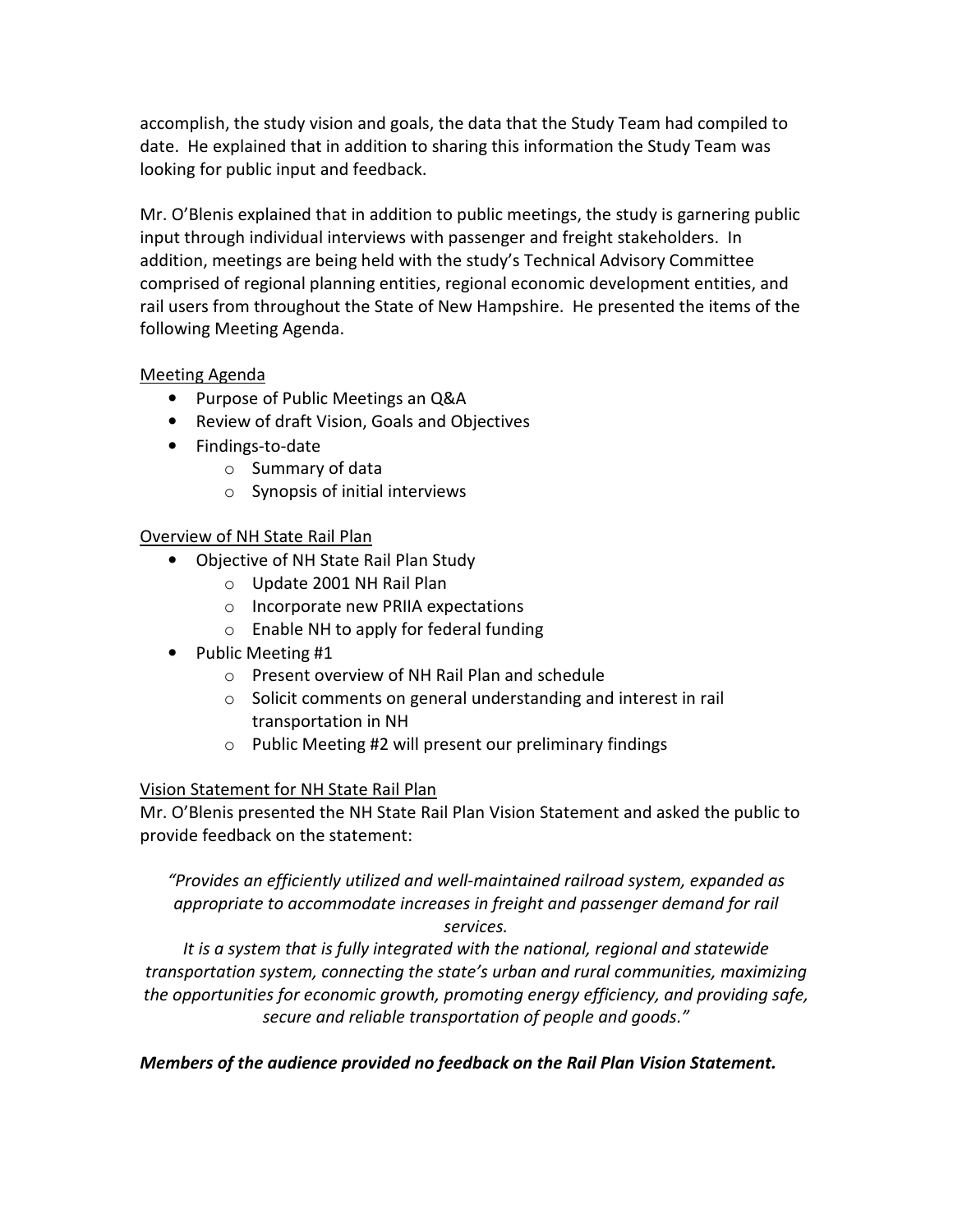### NH State Rail Plan Goals

Mr. O'Blenis presented the general goals for NH State Rail Plan and asked the public to provide feedback on the goals:

- 1. Maintain the NH rail system in a state of good repair
- 2. Provide a rail system that is financially stable and sustainable
- 3. Expand the rail system and its capacity to promote growth in freight and passenger demand
- 4. Provide a rail system that is environmentally supportive and sustainable
- 5. Facilitate the ability of NH railroads to be competitive regionally, nationally, and globally
- 6. Support economic initiatives
- 7. Realize public benefits for public investments
- 8. Encourage public-private partnerships related to rail services
- 9. Educate NH residents and businesses on the rail system in NH

Question: Are you going to look at the question of where funding streams are coming from? No matter how viable the program is I don't think it is fair to raise taxes. It is also unfair to get the federal government to pay for it, as that is taxes as well. The state will have to come up with money anyway because the federal government will not cover the whole program.

Mr. O'Blenis commented that one of the things that would have to happen is private investment. Certainly, the study will identify funding mechanisms for these programs, as well as provide an inventory of best practices across the country for funding sources, but the Study Team has identified the need for private-public partnerships as a necessary part of the equation and they will look to identify strategies to encourage these partnerships.

Mr. Lou Barker commented that one of the key elements is the cost benefit analysis that will be included in the study. He mentioned that when the interstate program was put in place, USDOT did a cost benefit analysis of the project to the United States economy. He said we are looking to identify what the direct economic benefits of passenger and freight rail are to the State of New Hampshire.

Comment: My goal is to see the east-west line in the Gorham area be part of the passenger rail initiative from Montreal down to Portland. My thought was to try to make that more financially viable by getting the mail back on the rail.

# Presentation of Baseline Data Collected

Mr. O'Blenis made a presentation that covered the topics of Population in New Hampshire; New Hampshire Railroads; Miles of Rail by Operator Size and Miles of Railroad by Carrier.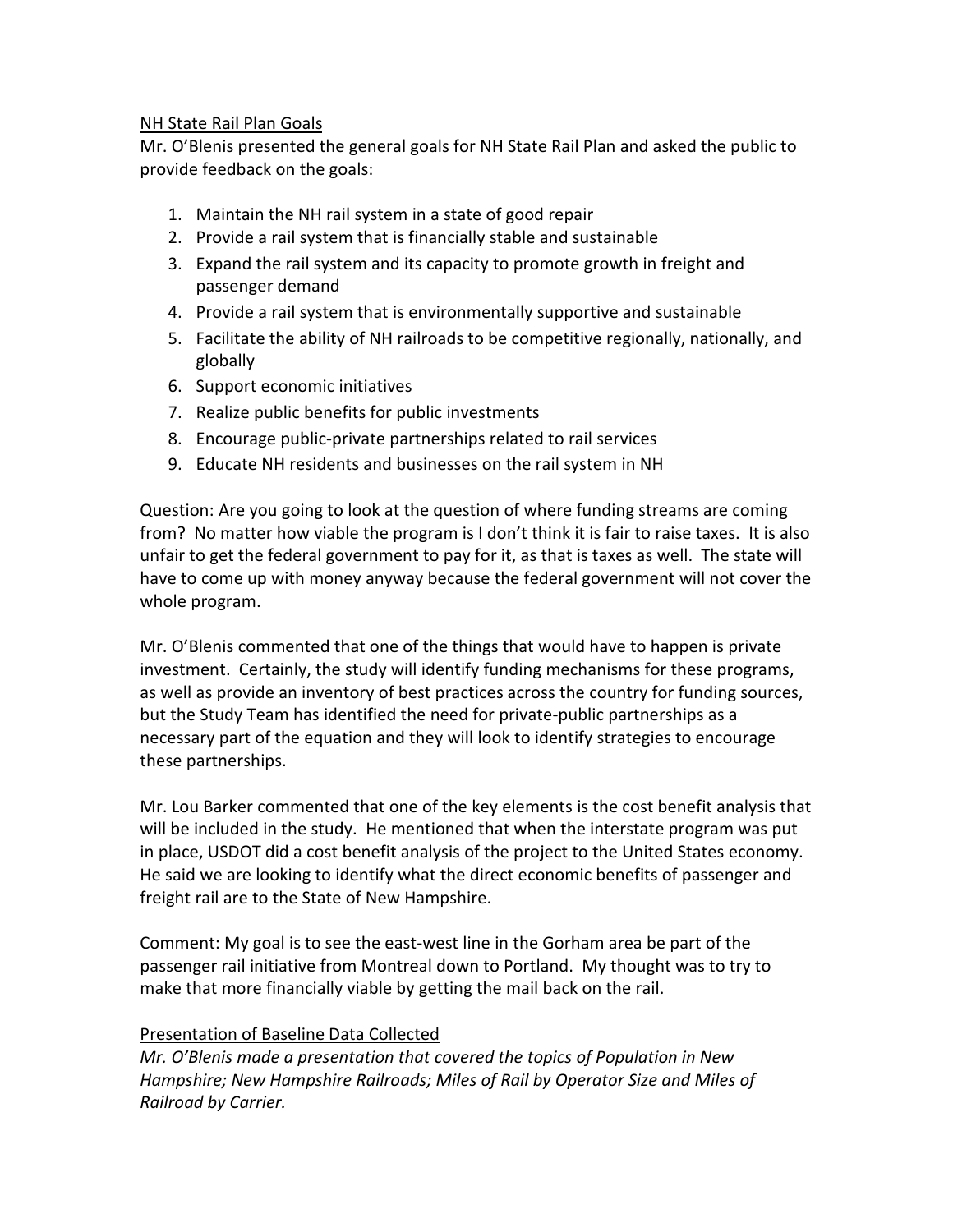Ms. Yonkin made a presentation that covered the topics of Modal Share by Weight 2007; Value Modal Share 2007; Rail Shipments by Direction; Trade with Canada: Modal Share by Weight; New Hampshire Top Five Originating Commodities by Weight and Value; New Hampshire Top Five Terminating Commodities by Weight and Value and Total Carloads Carried via Rail: Origin, Destination and Though Traffic.

Mr. O'Blenis made a presentation that covered the topics of Regional High Speed & Intercity Passenger Rail; Amtrak Boardings & Alightings in NH FY 2010; Amtrak Downeaster and Amtrak Downeaster Ridership.

### Public Discussion

Mr. O'Blenis presented the following questions for discussion to attendees in the audience:

- 1. How do you view the importance of transportation relative to the NH economy?
- 2. How important is freight rail to transportation in NH?
- 3. How important is passenger rail to transportation in NH?
- 4. What are the benefits of investment in freight and passenger rail?

### Members of the audience provided the following feedback, input and questions:

Comment: Freight rail works for heavier items such as large amounts of chemicals, lumber, coal, warehousing, steel (scrap and finished products), oil, ethanol, grain and gravel into Boston. When you have smaller items, it is not as cost effective on rail, but it cost-effective for larger items.

Comment: With limited access to freight rail, the cost of doing business goes up by being less competitive and having fewer transportation options. Rail lowers transportation costs and increases competition, which creates more options and more savings for people doing business in the state.

Comment: Having to deal with Guilford and Pan Am has hurt the rail industry. People are not getting their product because freight is sitting and this leads to trucks stealing freight business.

Comment: A lot of the paper industry went overseas because it is being produced much more inexpensively.

Comment: I think there needs to be a way to lobby for the interests of passenger and freight rail in the legislature and the state needs to do additional marketing and promotion of the rail initiatives in order for them to be successful.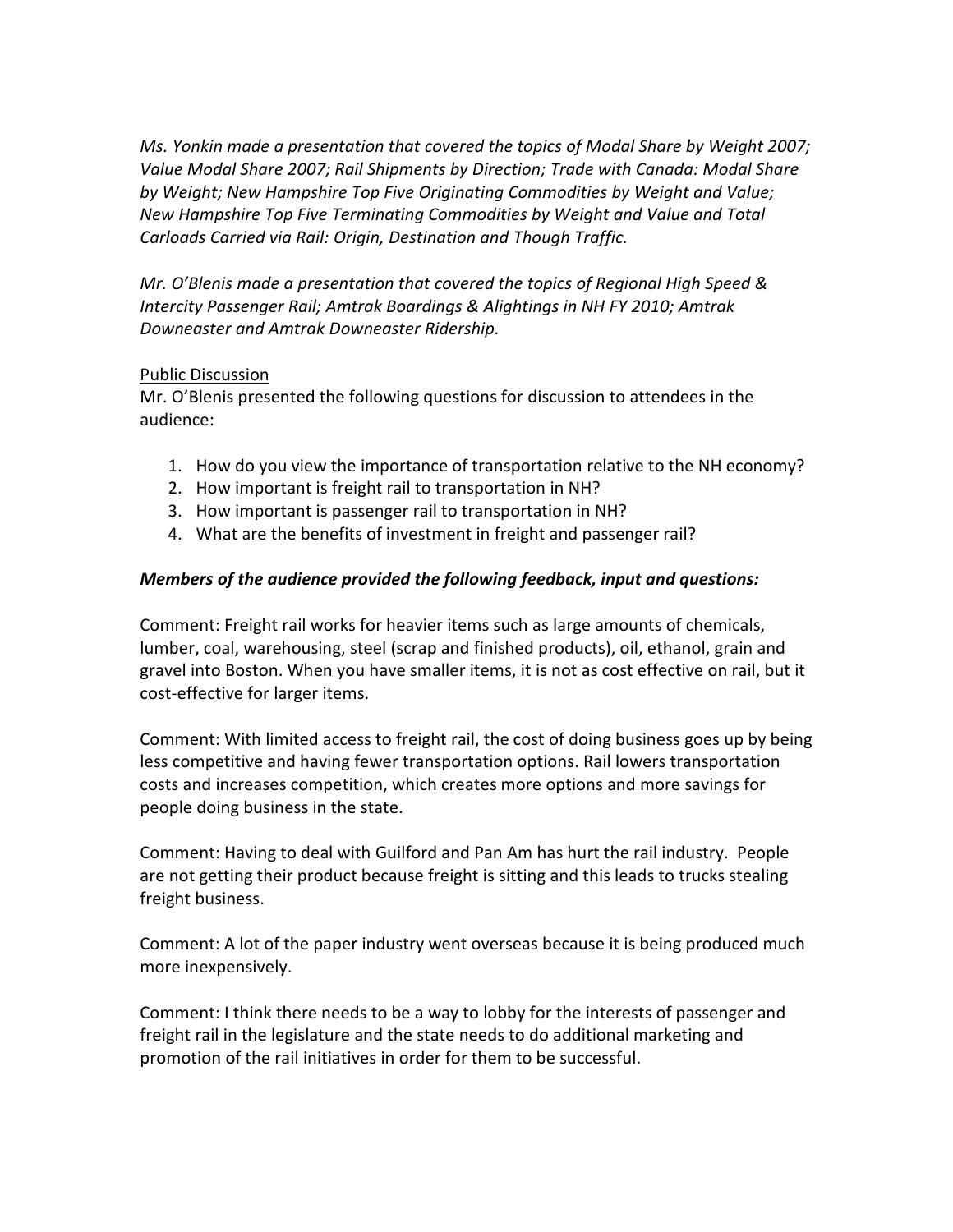Comment: For the past six months I have been working for Swift Transportation, which is a large trucking company. I have been all over the US, and I have observed that truck freight rates are low, costs are high and that trucking companies are fighting with each other for business. I don't think that government intervention is the answer here and it has to be corrected naturally through market forces. You are talking about public investment and I haven't been able to find any evidence that these investments would create one job, or save the taxpayer one dollar.

Mr. O'Blenis responded that there needs to be a rationale for public investment and there needs to be a quantifiable public benefit, and that is a large part of what they are trying to identify in this rail plan.

Mr. O'Blenis asked the audience member if he had any interface with freight rail?

Comment: Everybody talks about the partnership with JB Hunt and rail, but they are close to bankruptcy because they bet on rail and there is only so much freight out there – as a result they have laid off one-third of their workforce. Things are rough in the truck freight industry. You need to find a balance between freight rail and trucking.

Question: Why is the chart you show for freight in New Hampshire declining? Is it due to lack of maintenance, lack of connectivity? What besides grain, oil and ethanol are you going to ship by rail? What other goods make sense? If freight service is a problem, what are we going to do about it?

Mr. Morgan responded that you can't assume that the decline in freight is from lack of infrastructure investment, or the condition of the rail system. It is more a result of the paper mills closing. He said that as we get further on in the study we will learn more about the trends and what their causes are.

Mr. O'Blenis responded that at the preliminary stages of this study we have only baseline data but as the study progresses we will be addressing all of the questions that have been raised.

Comment: The downward slope in freight has been steeper in New Hampshire than nationally.

Comment: Vermont has a Rail Council, which is an effective tool to deal with train issues. Vermont and Maine have two things that New Hampshire does not, sales and income tax.

Question: Will the report talk about politics, or what could be an efficient way to administer how to revive rail?